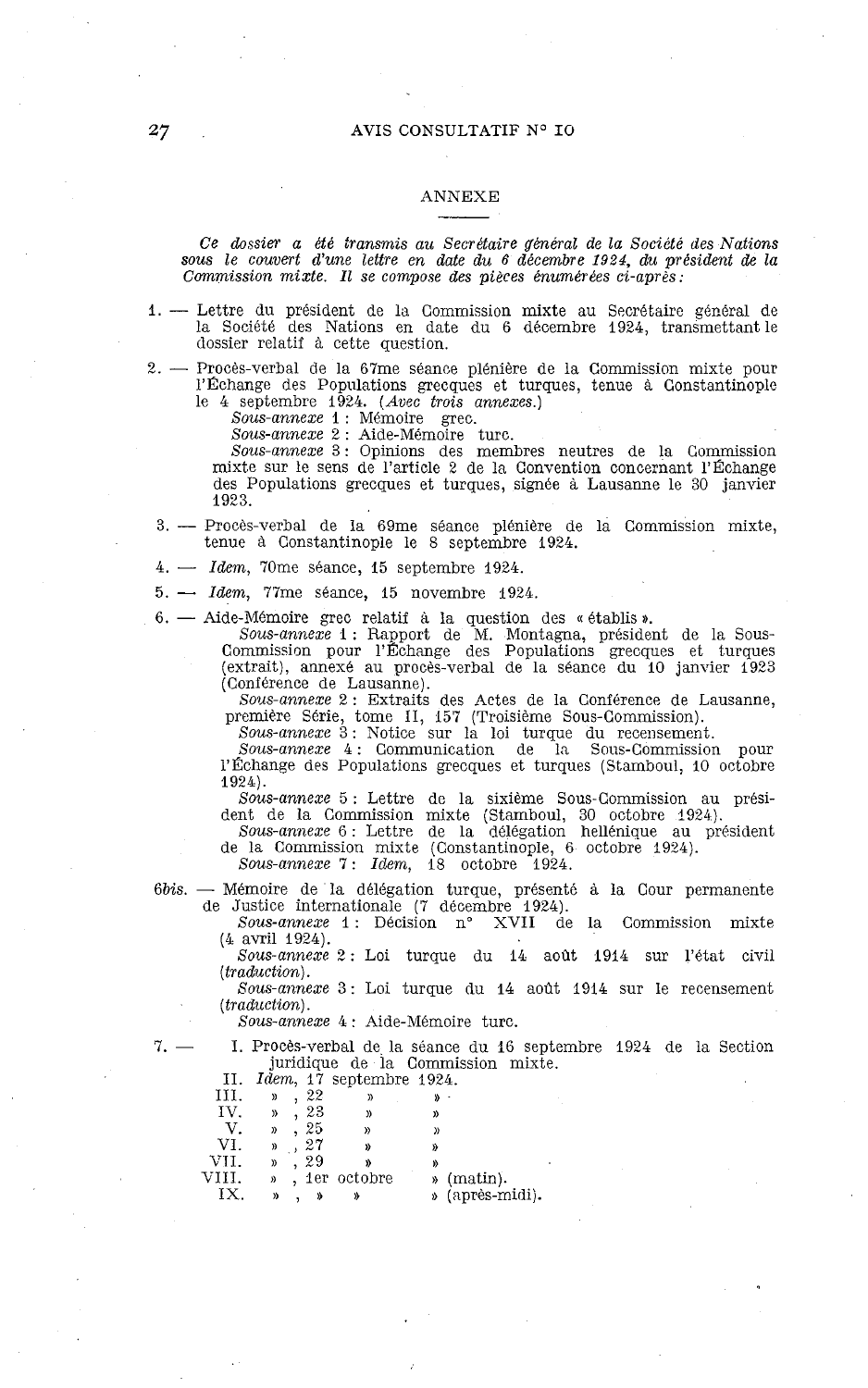## ANNEX.

*This collection was transmitted to the Secretary-General of the League of Aiations under cover of a letier from the President of the hlixed Commission, dated Decernber 6th, 1924. It is composed of the documents enumeraled below* :

- dated December 6th, 1924. It is composed of the documents enumerated below:<br>
1. Letter from the President of the Mixed Commission to the Secretary-<br>
General of the League of Nations, dated December 6th, 1924, forward-<br>
- of Greek and Turkish Populations, held at Constantinople on September 4th, 1924. *(Tl'ith* 3 *Annexes.) Sub- Annex* 1 : Greek Memorandnm.

,, ,, 2: Turkish Memorandum.

**3:** Opinions of the neutral members of the Mixed Commission as to the meaning of Article 2 of the Convention concerning the Exchange of Greek and Turkish Populations, signed at Lausanne<br>on January 30th, 1923.<br>3. — Minutes of the 69th Meeting of the Mixed Commission, held at Cons-<br>tantinople on Santamber 3th 1924

tantinople on September 8th, 1924. 3. - Minutes of the 69th Meeting of the Mixed Commission, held at Constantinople on September 8th, 1924.<br>4. -- *Idem*, 70th Meeting, September 15th, 1924.

5. - *Idem*, 77th Meeting, November 15th, 1924.

6. - Greek hfemorandum in regard to the question of the *établzs.* 

Sub-Annex 1: Report by M. Montagna, President of the Sub-Commission for the Exchange of Greek and Turkish Populations<br>(extracts), annexed to the Minutes of the Meeting on January 10th, 1923 (Conference of Lausanne).

*Sub-Annex* 2 : Extract from the Records of the Conference of Lausanne, Series 1, Volume II, 157 (Third Sub-Committee).<br> *Sub-Annex* 3: Note on the Turkish Census Law.

 $\frac{1}{2}$ ,  $\frac{4}{2}$ : Communication by the Sub-Committee for the Exchange of Greek and Turkisli Populations (Stamboul, October IOth, 1924).

*Sub-Annex 5* : Letter from the 6th Sub-Committee to the President of the Mixed Commission (Stamboul, October 30th, 1924).

*Sub-Annex* <sup>6</sup>: Letter from the Greek Delegation to the President of the Mixed Commission (Constantinople, October 6th, 1924).

*Sub-Annex* 7 : *Idem,* October ISth, 1924.

6 bis. - Memorandum by the Turkish Delegation submitted to the Perma-

nent Court of International Justice (December 7th, 1924).<br> *Sub-Annex* 1 : Decision No. XVII of the Mixed Commission (April 4th, 1924).

*Sub-Annex 2* : Turkish Law of August 14th, 1914, in regard to

registration. ( *T~anslation.) Sub-Annez* 3 : Turkish Law of August 14th, 1914, in regard to the census. (*Translation.*)

*S~tb-Annez* 4 : Turkish Memorandum.

*7.* - 1. Minutes of the Rl'eting of the Legal Section of the Mixed Commission, September 16th, 1924.

| 11.   |                                 | Idem, September 17th, 1924. |                  |     |              |
|-------|---------------------------------|-----------------------------|------------------|-----|--------------|
| ш.    | $, , \, ,$                      | ,,                          | 22nd.            | ,,  |              |
| IV.   | , 1, 7                          | ,,                          | 23rd.            | , , |              |
| V.    | $\overline{\phantom{a}}$<br>. . | ,,                          | 25 <sub>th</sub> | ,   |              |
| VI.   | , 1, 3                          | ,,                          | 27th.            | ,   |              |
| VH.   | $22 - 2$                        |                             | 29th.            | ,,  |              |
| VIII. |                                 | October                     | 1st,             |     | (Morning).   |
| IX.   |                                 |                             | ,,               |     | (Afternoon). |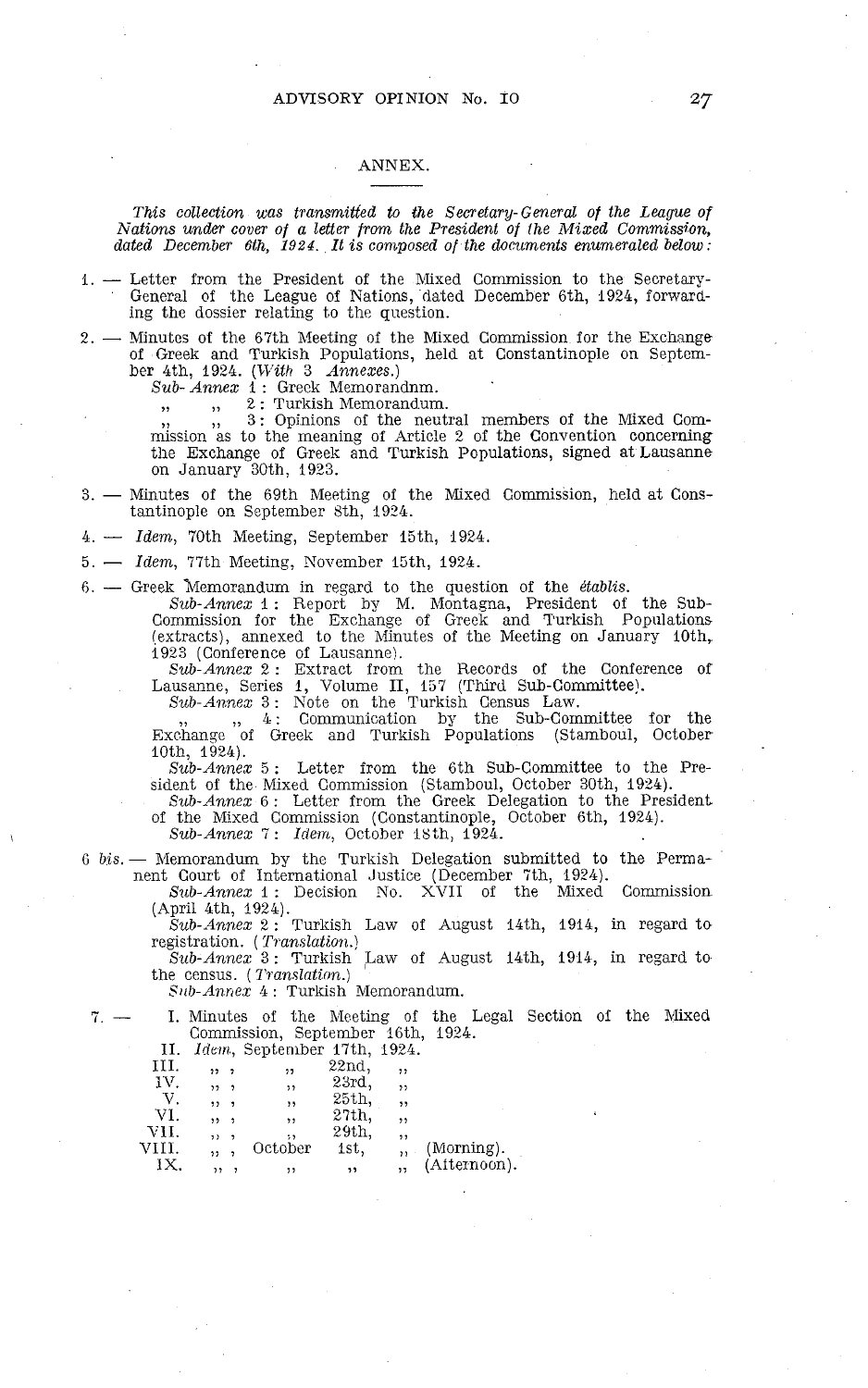## AVIS CONSULTATIF **K0 IO**

X. Rapport du president de la Section juridique à la Commission mixte (ler octobre 1924).

XI. Procès-verbal de la séance du 5 octobre 1924 de la Section juridique de la Commission mixte. 8. – Procès-verbal de la séance du 5 octobre 1924 de la Section juridique<br>8. – Procès-verbal de la trente-et-unième 'Session (extraordinaire) du Conseil<br>8. – Procès-verbal de la trente-et-unième 'Session (extraordinaire) d

de la Commission mixte.<br>Procès-verbal de la trente-et-unième Session (extraordinaire) du Conseil<br>de la Société des Nations. -- Quatrième séance publique, 31 octobre<br>1924 (avec trois annexes) 1924 (avec trois annexes).

Annexe 693: Lettre de S.Exc. M. Politis au Secrétaire général de la Société des Nations (29 octobre 1924).

Appendice 1 à l'annexe 693 : Opinion des membres neutres de la Commission mixte.

Appendice 2 à l'annexe 693 : Rapport du président de la Section juridique la Commission mixte, ler octobre 1924. Annexe 693a : Requête du Gouvernement hellénique, soumise nu Conseil de la Société des Nations le 31 octobre 1924.

Annexe 693b: Télégramme de S. Exc. Ismet Pacha au Secrétaire

général de la Société des Nations (28 octobre 1924).

- 9. Rapport du vicomte Ishii, adopté par le Conseil de la Société des Nations le 13 decembre 1924.
- 10. Procès-verbal de la onzième séance de la trente-deuxième Session du Conseil de la Société des Nations, tenue à Rome le 13 décembre 1924 (extrait).
- 11. Convention concernant l'Échange des Populations grecques et turques, signée à Lausanne le 30 janvier 1923.